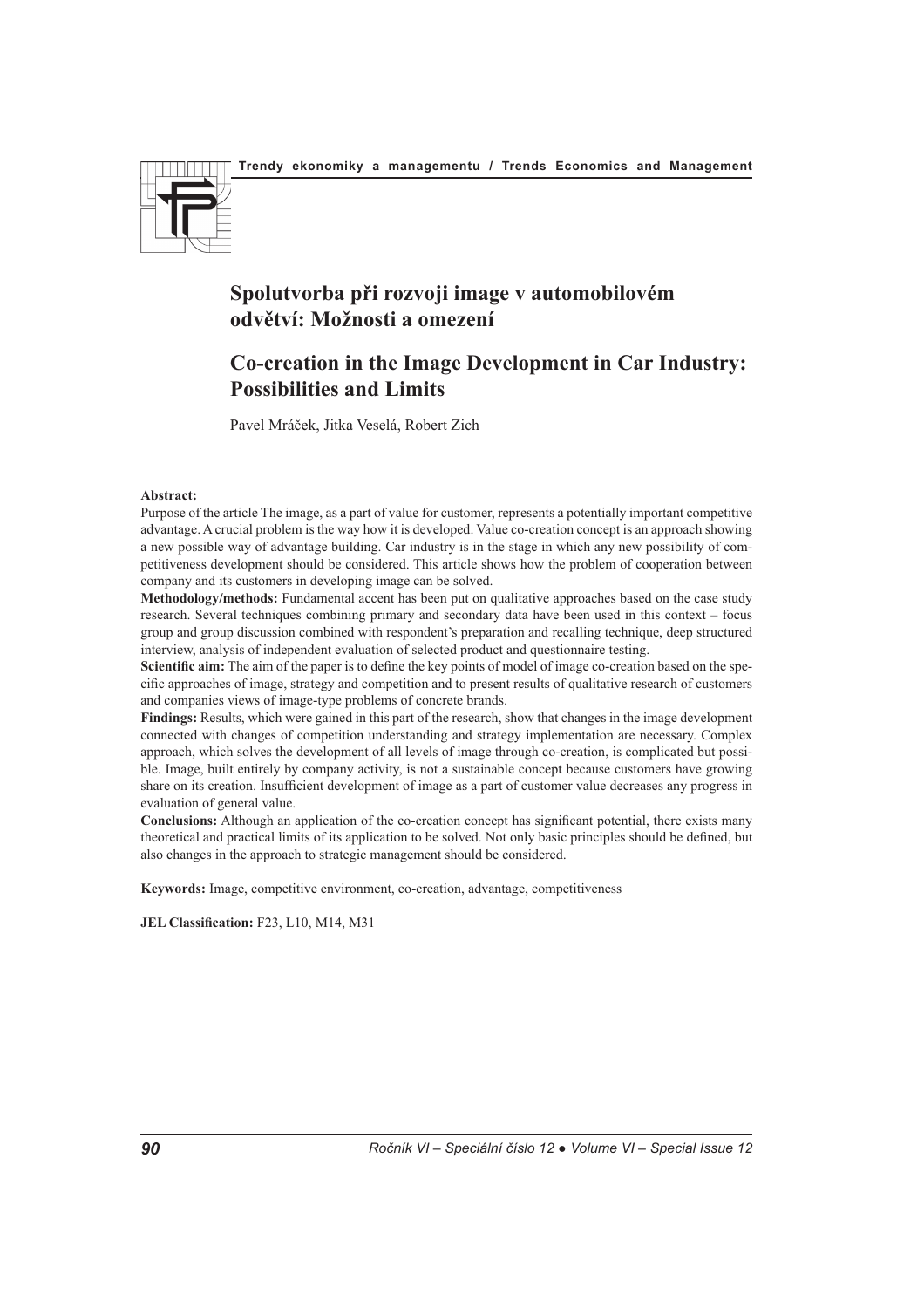### **Introduction and research objectives**

Practically anywise interpreted image creates an important alternative for the competitive advantage development from the point of competitive struggle. A general agreement in the issue of its importance – quite surprisingly – does not provide any unambiguous direction for the understanding of essential links. These can be seen namely on three levels. The first one is image itself, the second one is represented by the character of competition and the third one is then the method of image development. Generally, three levels of image can be distinguished, *i.e.* class image, product image (*i.e.* brand image) and corporate (company) image. Provided that any company focuses on the development and introduction of corporate brands, these activities should comply with overall image of such company, and such a process must be the part of corporate strategy. Such perception of the term "image" certainly demands corresponding understanding of competition. Especially as to the element of corporate and product image, the approach, distinguishing competition in the level of companies and products, can be identified as contributive. All three types of image are closely interconnected, and, in practice, they cannot be considered separately. Development of more levels of image can be united in the moment when a company tries to enforce itself within the framework of more levels of competition. The complexity of the whole issue is deepened by growing stress on the approaches involving customers in value formation. The image, as a fundamental component of the product, is undoubtedly an important part of such co-creation.

Image plays a fundamental role in the car industry. The customer is usually in the role of a pure consumer of the value offered by the car manufacturer. However, is this traditional concept sustainable? Examination of relations between three views – the competition view, the image view and the view of co-creation of value could provide a reply to this question. The goal of our research in this area is particularly to identify parameters of mutual relations between these three views and to specify a certain model of image co-creation in the given industry on their basis. Another step is generalization of the given model and a comparison of identified parameters and their importance among industries. The first research phase focuses particularly on the definition of the parameters of model of mutual links of image, competition and co-creation of the value using qualitative methods. Parameters shall be assessed by quantitative research in the next phase.

### **1. Methods**

As regards the primary objective of the first part of presented research, the main emphasis was placed on the qualitative approaches coming out from the methodology of the case study research. Several methods, combining the application of both primary and secondary data, were employed in the context of this approach:

- Focus group and group discussion combined with respondent's preparation and recalling technique (Kaden et al., 2009, Woodside, 2010).
- Deep structured interview (Woodside, 2010).
- Analysis of independent evaluation of selected product.
- Ouestionnaire testing.

#### **1.1 Focus group and group discussion**

As the following table shows, the investigation was conducted employing three groups with rather different composition. Two meetings were arranged with every group. The structure of the first meeting involved the work with the questionnaire, containing 9 questions, and subsequent discussion. The participants were given 30 minutes to answer the questions. The following discussion was limited to two groups of questions. The first one was focused on the purpose and structure of the questionnaire. The second group of questions was aimed at competitive relations of both models, brands and groups, links between evaluated products and companies and, finally, their weaknesses and strengths. Course of the second meeting with the focus group contained both presentation of results from the first meeting and detailed discussion. Discussion had two topics. Results of the first meeting were discussed in the beginning and this part was followed by deep discussion of parameters of both models, approaches of both companies and their position on the market.

As the Table 1 shows, there is the prevailing representation of the age group 19–26 in our focus groups. The age aspect can be considered to be an important criterion in the given circumstances based on at least two reasons: first, age is related to the income category, experience with various brands or general knowledge of the car market. Second, value perception naturally changes in the range of material as well as immaterial values. As already mentioned, the goal is not formulation of conclusions, but a search of starting points for further survey. On the contrary, due to this reason, the narrowed age range of the focus group can be even an advantage. The given group can be taken as relatively unencumbered with experience and generally, from the strategic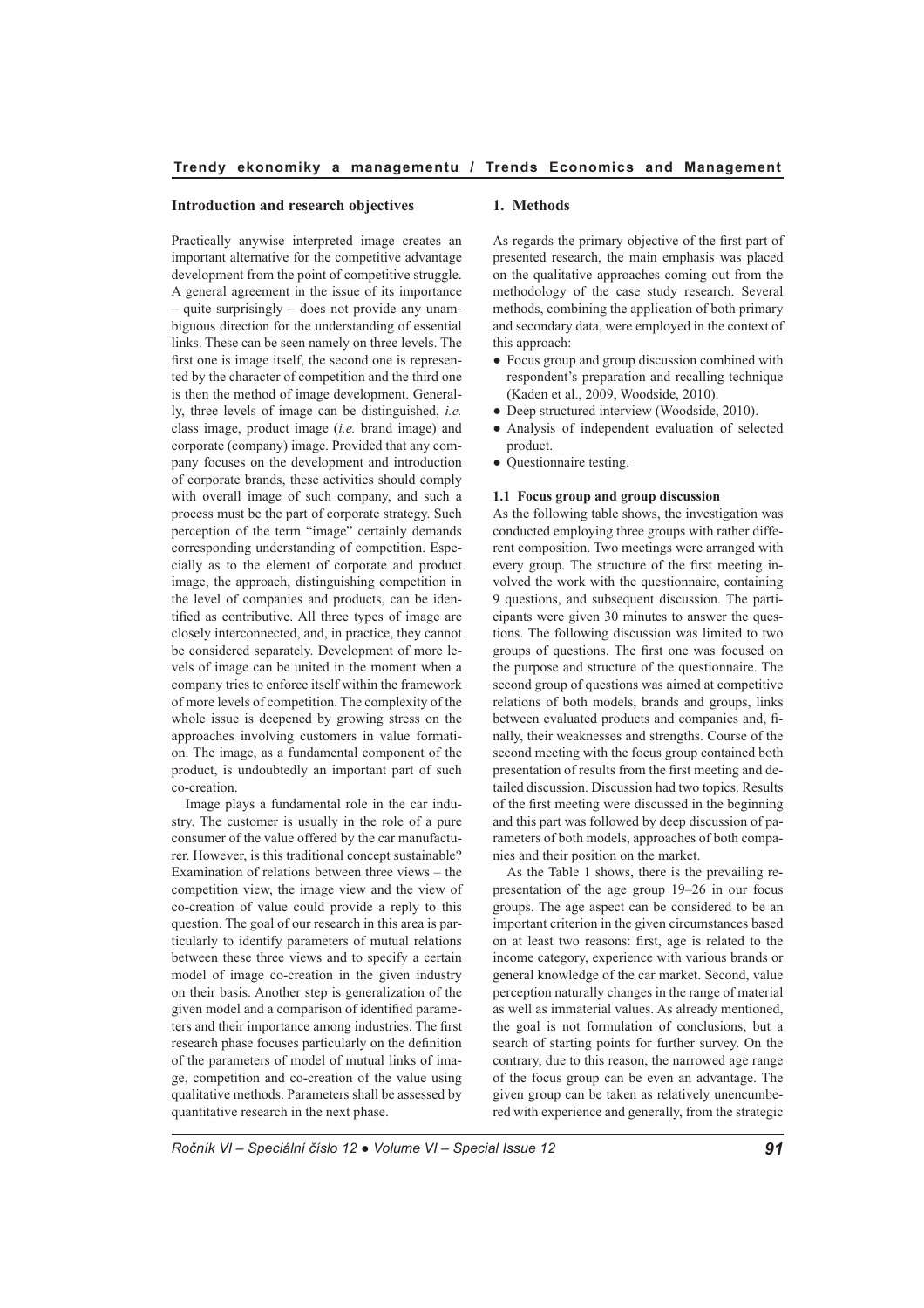*Table 1. Characteristics of the focus group composition.*

| Table 1. Characteristics of the focus group composition. |                          |                             |                                                                |  |
|----------------------------------------------------------|--------------------------|-----------------------------|----------------------------------------------------------------|--|
| <b>Criterion</b>                                         | <b>Characteristics</b>   |                             |                                                                |  |
|                                                          | Focus group I            | Focus group II              | <b>Focus group III</b>                                         |  |
| Age                                                      | $27 - 35$                | $19 - 26$                   | $19 - 26$                                                      |  |
| <b>Sex</b>                                               | women/men – $10\%$ / 90% | women/men – $50\%$ / $50\%$ | women/men – $40\%$ / 60%                                       |  |
| Group size                                               |                          |                             |                                                                |  |
| Nationality                                              | Czech                    | Czech, Slovakia             | Finland, France, Lithuania,<br>Portugal, Spain, Taiwan, Turkey |  |

*Source: Own results.*

viewpoint, it is a segment available for long-term formation and education by companies to a certain type of view up to the moment when the participant achieve the stage of becoming real customers. Thus, the focus group I represents a group with generally more decided opinions and more influenced by experience.

## **1.2 Deep structured interview**

Respondents, involved in the structured interviews, were representatives of five small Czech car services operating in the Brno region. The duration of interview oscillated in the range from 1.5 up to 2 hours. Key questions followed the structure of the questionnaire used for the realization of the focus group. A greater stress was put on the professional evaluation of the level of brands and experience with co-operation with authorized services and sellers of evaluated brands.

# **1.3 Analysis of independent evaluation of selected product**

The problem of objective evaluation of the quality in the particular case is clearly linked with the issue of measurability. The possible approach is the utilization of the evaluation of independent organizations. One of the most monitored and the most important is the report TÜV (Technischer Überwachungsverein – Technical Inspection Association).

### **1.4 Questionnaire testing**

The first test of the applicability of questionnaires was its application in the focus groups. Another test was represented by a pilot survey involving sample consisting of 30 respondents. The composition of this group corresponded with the focus group III as regards the age and sex. As regards nationalities – 40% French, 30% Spaniards, 10% Finns and 20% from the Baltic states. The particularity of this questionnaire was the method, applied for the answering of questions regarding the evaluation of both models. Participants marked their evaluation of the vehicle Renault Mégane Grandtour and the vehicle Škoda Octavia Combi on the axis of the response variants.

The closer their evaluation to the symbol " $\odot$ ", the more negative their evaluation on the contrary, the closer to the symbol "☺", the more positive evaluation of the particular model. A positive evaluation meant that the model fulfilled the particular criterion better from their viewpoint, or that could be valued positively from the particular point of view.

## **2. Theoretical background**

### **2.1 Substitution interpretation of the competition**

The connection of the competitors with completion in selling products is undoubtedly the typical understanding of competition. Attitudes delimiting competitors in this area differ as to their logic as well as to their depth. Porter's attractiveness model works with rivalry of the existing competition, with substitutes and the thread of new companies (Porter, 2004). The so called substitution interpretation of the competition can be assessed as very fundamental from the viewpoint of the brand image and the cocreation concept and – last, but not least – in the context of the actual market development. This uses the expendability factor from the viewpoint of the relation customer – competitor – product. Competition includes all real and potentially substitution offers that can be considered by the customer in its purchase decision process (Kotler). On this basis, four competition levels can be distinguished (Kotler):

- **1. Brand competition** is the case when the company considers companies offering its customers similar products and services for similar prices as being its competitors.
- **2. Industry competition** is the case when the company considers producers of the same class – product type – to be its competitors.
- **3. Form** service competition in this case, the company considers all companies offering the same service to be its competitors. This can also be understood as competitors being all those who satisfy similar needs of customers.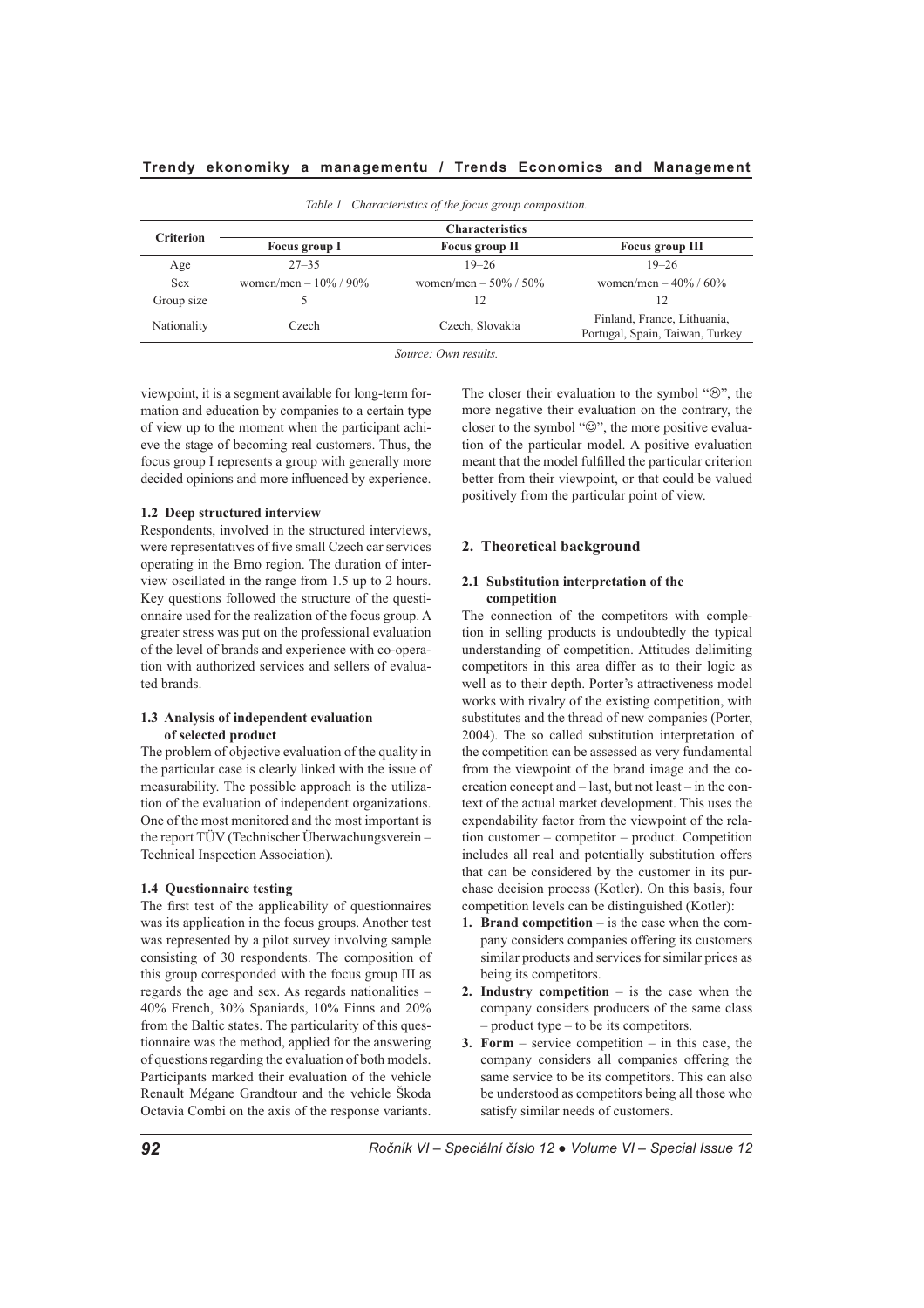**4. Race competition** – this interpretation is by far the broadest as the company considers all companies competing with her for customer's money to be its competitors.

Kotler's expendability factor evidently corresponds with the distinction between consistent and inconsistent competitors (Donnelly et al., 1997, Small, 2011). The principle related to race competition was also defined by Drucker who described the trend of transfers in re-distribution of available incomes (Drucker, 2000). In both cases, this means stressing the need to take also companies with different orientation as competitors. This interpretation of the competitors offers broad chances to specify potential competitors that the company competes for the market position with. This interpretation of the company enables better identification of possible competitors on one hand and on the other hand the companies become competitors for companies who have not taken them as competitors yet. From the viewpoint of brand image development this means that the strength of the brand image must resist a much higher pressure than in case of mere aiming at the brand competition area.

### **2.2 Relation of company competition and product competition**

Another question arising at specifying the term "competition" results from the discussion on whether the competitive advantage is rather related to the product as such or to the company itself (Klein, 2002, Burnaz, 2011). Klein declares that one must consider that a company can compete with a company and a product with a product. In his opinion, the question where the primary point of gravity of competition is, can be answered in two ways: the first attitude considers inter-company competition for to be primary and product competition to be its derivative. From this perspective it is decisive, when companies compete who has better outstanding features or sources, but it is reflected more or less also in the competitiveness of the product in the market. Also the attitudes based on RBV and basic competences are near to this conception. The second possible perspective understands the product competition as the primary one and competition between companies as something like an aggregate effect. The top management usually understands competition rather as the inter-company competition and lower hierarchy levels and traders rather as the interproduct competition (Klein, 2002). Another Klein's statement in this relation is important: whereas lots of theoretical procedures analyse competition in the

market at selling products, competition exists also outside this area, influencing clearly the company position in the market (Klein, 2002). Analogically, *e.g.* Connor states that companies usually compete in the scope of the industry or rather market sector or segment. Competition in the area of products is a function of how well the companies satisfy needs of their customers. However, all companies compete also in the source market. The competitive success of a company is a function of its performance in the product market, inputs and performance of the transformation process (Connor, 2003).

However, this, in principle simple distinction brings another problem with it – the question, what is the difference in the competition mechanism between companies and between products. Klein states that there is no reason to presume that it should be the same (Klein, 2002). He believes competition between products is the more tangible form of competition. The basic process includes individual customers deciding between competitive products when shopping. The principle is that if the customer decides to buy product A, he does not buy product B. This means in the sum that more sold products A result in less sold products B. This is the classical economic attitude to competition. The market with its lots of buyers and several producers is then considered to be competitive. The inter-product competition is a discussion subject in marketing. The idea that customers primarily do not decide between products, but between differing sets of features related to these products is important (Klein, 2002). As further Kaňovská and Tomášková state (2012), the market orientation also considers as competitor everything what directly or indirectly satisfies the need of a customer. Therefore, mere orientation to companies offering similar commodities is not possible; instead, all companies able to satisfy the particular need of customer must be taken into account. The orientation to competitors enables companies to capture a better image about the industrial environment and any possible threats; furthermore, it can offer a series of knowledge to make activities of particular company more effective. *I.e.*, the market orientation results in the improvement of company performance and establishment of competitive advantage.

Competition between companies and topics related to this represent an actual problem of present attitudes to strategic management (Klein, 2002, Hakala, 2011, Chang, 2012, Liu, 2011). Understanding of competition as complex rivalry between various business ecosystems can serve as an example. Companies must compete for investments and input factors as employees or material. But this inter-company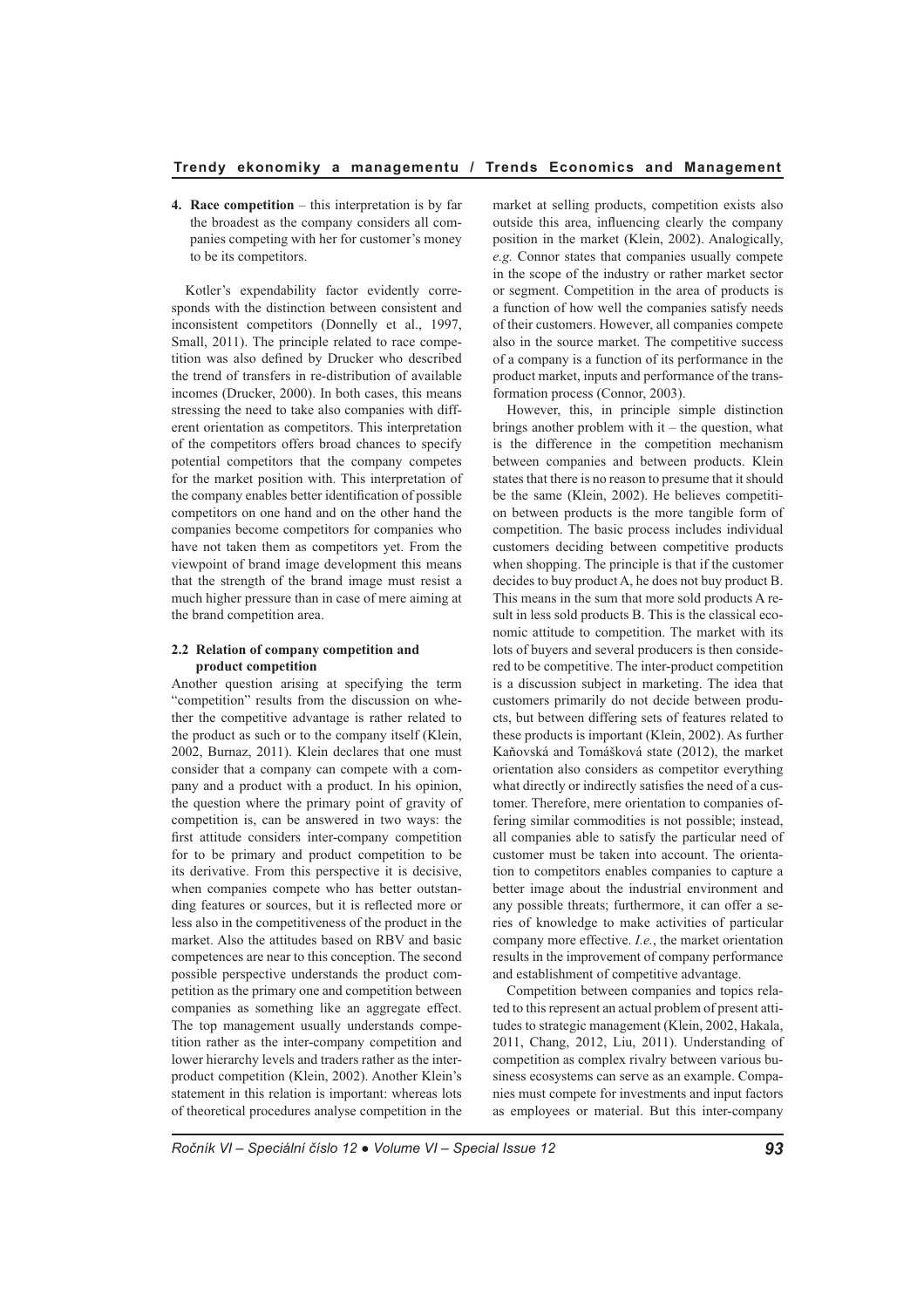competition is neither exclusively, nor predominantly a market process (Klein, 2002). Klein delimits the attributes of non market competition based on this idea. He illustrates them by the situation when companies try to overcome entrance barriers. If company A succeeds, it does not mean that company B should not succeed by the same procedure. Company A has an advantage compared to company B, if it is able to overcome these barriers in a clearly more efficient way. Similar conclusions can be drawn in the case when the company tries to be "most innovative by building the corresponding culture, developing competences or build up knowledge" (Klein, 2002). Klein defines at least five forms of various attitudes to competition in this context – see Table 2.

#### **2.3 Brand management**

Vysekalová and Mikeš (2009, p. 94) understand image as a picture one develops about a product or a trademark and their features (either real, or imaginary) being the subjectively experienced imagination of needs that can be satisfied by it together with a content of certain expectations.

Generally, three image levels can be distinguished: category image, product/brand image and company image. All three mentioned image types are connected by a very close relation and they cannot be considered separately in practice. Together with them, also the company identity is formed.

If a company focuses on development and introduction of corporate brands, it is necessary that they comply with total image of the company and this

| Table 2. Competition forms. |  |
|-----------------------------|--|
|                             |  |

| <b>Forms</b>                      | <b>Example</b>         |
|-----------------------------------|------------------------|
|                                   | Input factors          |
| Market competition                | Products               |
| (Competition in the area of       | Channels               |
| products to be sold)              | Finances               |
|                                   | Place                  |
|                                   | Innovation             |
| Primacy competition               | Creativity             |
| (Competition for the first place) | Patents                |
| Competition hegemony              | Brand recognition      |
| (Competition for getting the      | Standards              |
| influence)                        |                        |
| Competition for performance       |                        |
| areas                             | Productivity           |
| (Competition in the area of       | Quality                |
| organisation performance)         |                        |
| Foresight competition             |                        |
| (Competition in the foresight)    | Choice of technologies |
| and understanding area)           |                        |
| Source: Klein, 2002.              |                        |

process must unequivocally be a part of the company strategy. Corporate brands must include unique values characteristic for the given brand and cover one or more identifiable characteristics (*e.g.* quality, technological innovations, interest in the consumer, global goal of the company or reliability and accountability). They differ from service or product brands by being considered to roof specific brands then controlled individually (Přibová, Tesar et al., 2003). Introduction of corporate brands compared to individual ones is something like an alternative for the company when entering the market and it can also prevent conflicts and potential cannibalism between trademarks within a company. Management of the corporate brand in the turbulent environment becomes a way how to build up stability, trust and difference in relation to various groups of stakeholders.

Rindell a Strandvik (2009) mention two attitudes of brand management, the closed source attitude and the open source attitude. The first one presumes that brand management is solely in the hands of company representatives. The other includes the customer into the process of brand establishment, which is, in principle, closely related to the co-creation conception  $- i.e.$  participation of the customer in value formation. These authors divide corporate branding into four basic dimensions based on whether the brand management is controlled by the company or not and whether the brand is dynamic or no changes occur. These four dimensions are represented by brand building, brand renovation, brand emergence and brand evolution, whereas the first two are based on closed sources and the other two on open sources (brand emergence is influenced also by other than company sources and the customer actively participate in it – understanding customer's ideas about the brand is an important tool when co-creating the brand and in its confrontation with various public groups.)

An example of a company developing individual brands under the head of a corporate brand is the company HARTMANN-RICO. The brand HART-MANN is a part of all important product brands belonging to this company. Individual brands occupy top places in the segments where the company is active in a long-term perspective (Přibová, Tesar et al., 2003).

### **2.4 Co-creation and customer value**

Prahalad and Ramaswamy (2005) consider the future of competitive activities in the new attitude to value formation: its basis is co-creation of value by collaboration of consumers and companies, the par-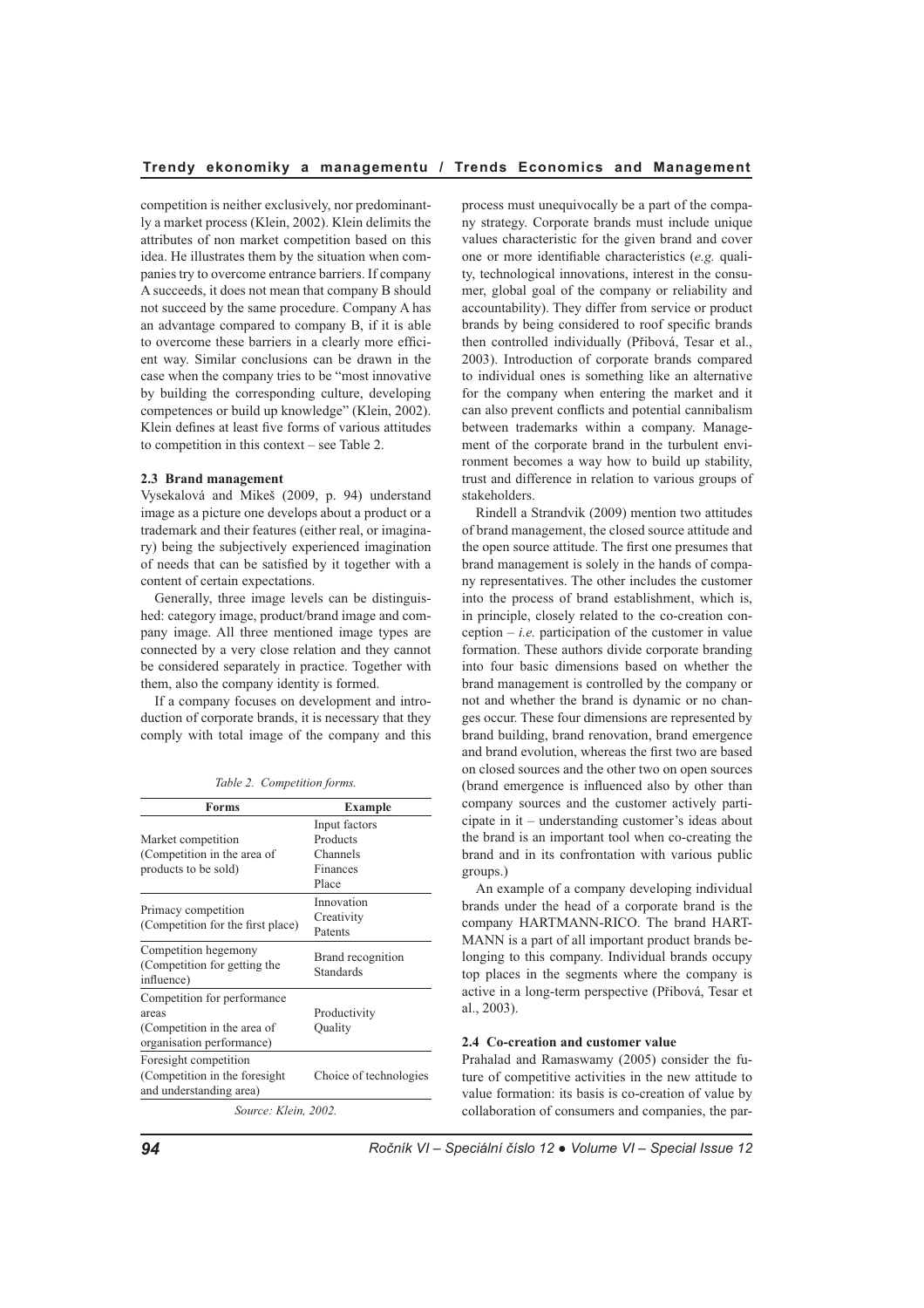ticular individual being the focus. It is necessary to deal with certain elements of co-creation to be able to apply the attitude of value co-creation attitude with the customer. These elements include the dialog, access to information, risk evaluation and openness. Then the company has guaranteed marketability so that it co-creates a very highly valued product or service value together with the customer (Prahalad a Ramaswamy, 2005). The customer's co-creation model includes five phases (Aaltonen, 2010). The first phase covers conditions of the macro environment including economic, cultural and technological problems considered to ease collaboration of the production process. The second phase consists of three units – first the economic unit related to payment costs and decreasing the costs, second the psychological unit referring to the act on participation. These two serve as the motivation power. The third are social units related to social benefits. In the third phase, the consumer analyses costs and benefits and decides either to participate in co-creation or to ignore it. Economic costs include *e.g.* also consumer's time and non-economic costs as psychic effort. In the forth, the activation phase, after the transfer to co-creation, the consumer chooses the level, on which he accesses the real co-creation process. In the final phase, the consumer assesses and compares goals with the value received.

The value for the customer can also be understood as customer's experience of co-creation and consumption (Aaltonen, 2010). Thus, this view stresses two items: first the actual co-creation experience being the basis of the value for the customers (Prahalad and Ramaswamy, 2005; Vlček, 2008). Second, use of products or services itself is valuable for customers, not only the purchased products. Prahalad and Ramaswamy (2005) consider the value for the customer shifting from the physical product to total co-creation experience. This experience includes participation in the product project preparation as well as other collaboration cases between the consumer, the company and a broader spectrum of (product) owners. In the opinion of the authors Hennigs, Wiedmann, and Klarmann, the customer perceives total value as a unit composed of several parts: financial value (economic benefit), functional value (basic benefit), individual value (identification benefit) and social value (social benefit) (Hennigs, Wiedmann, and Klarmann, 2012). The customer perceives direct monetary aspects as the sale price, discounts or various investments under the financial value. The perceived financial value is directly related to expressing the value in money and things given up by the customer to be able to buy the product (Wiedmann, Hennigs and Siebels, 2007). The functional value refers to the basic usefulness to be brought by the product. It covers quality, uniqueness, serviceability, reliability and durability of the product (Wiedmann, Hennigs, and Siebels, 2007). The individual value focuses on personal orientation of consumption and deals with personal matters as materialism, hedonistic (pleasure bringing feature) and self-identification value (Wiedmann, Hennigs, and Siebels, 2007). The social value relates to perception of the benefit of individuals achieved by consummation of products or services recognised in the own social group as noticeability and prestige that can considerably influence valuation and tendency to buy and/or use brands (Wiedmann, Hennigs, and Siebels, 2007).

## **3. Research results**

#### **3.1 Focus group**

The conclusions of the focus group were summarised on the basis of analysing the discussion records and valuation described in the used questionnaires. First group of results describe evaluation of respondents:

- What is the competitive relation of both models in your opinion?
	- Here opinions were not unequivocal and included the view feeling them as direct competitors (in the sense of brand competition) as well as the view that perceived one of the models higher (then the competitive relation corresponded rather to the industry competition understanding from the viewpoint of participants' perception).
- What is the competitive relation of both car manufacturers?
	- Car manufacturers are unequivocally understood as competitors.
	- However, an opinion distinguishing between total perception of the concerns and their brands appeared. The VW concern and its brands were valuated better than the Renault group on an imaginary scale of car manufacturer level.
- Is there, in your opinion, some relation between the concern strength and success of individual brand models?
	- Importance was perceived mainly in case of the VW concern.
	- Relation was related mainly to technological development, image and possible collaboration of brands.
- What fundamental weaknesses have individual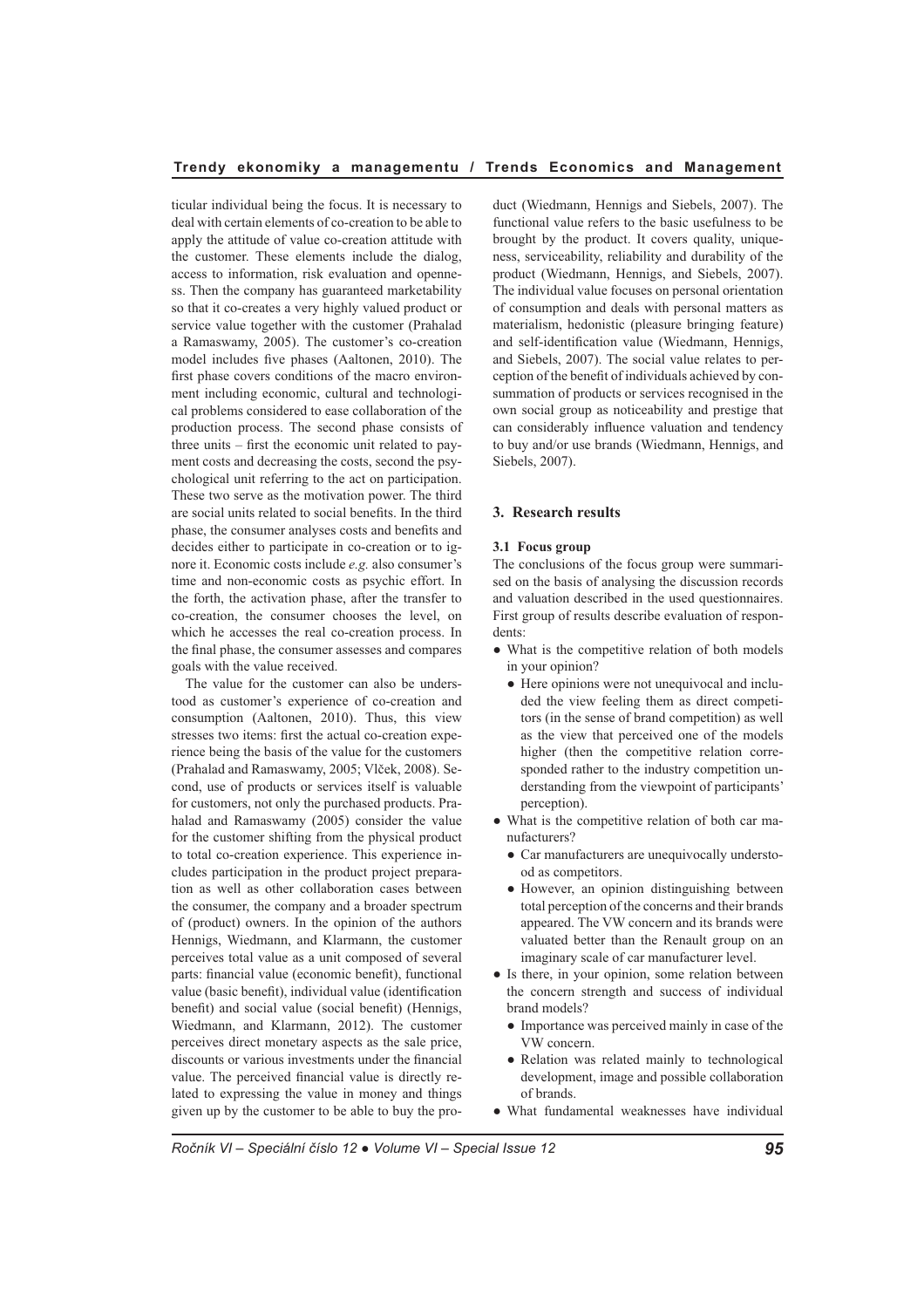models, car manufacturers and concerns in your opinion?

- From the viewpoint of research orientation, the principal mentioned aspects are mainly the higher price in relation to the concern and brands of VW and perception of lower quality in relation to the Renault group.
- Specifically negative in case of VW was perception of mutual competition among individual brands and models.

The key topic for formulating the conclusion of the second meetings with focus groups is the difference in replies to the asked questions between focus groups I, II, and III:

- The case is in principle the fact that groups I and II provided a more critical valuation of the Renault group than the internationally composed group III.
- However, members of group III found more often criteria, in which the Mégane model was perceived to be better than Octavia. This applies even for the area that was generally the domain of the VW concern, i. e. image or quality.
- Simultaneously, the difference between both models altogether as resulting from filled in questionnaires was relatively smaller than the difference presented by participants in the discussion itself.
- No group was informed about nature and composition of other groups. However, the opinion came up in the discussion on reasons of different valuation that the reason could be differences in participants' nationalities, particularly in groups I and II.

### **3.2 Deep structured interviews**

In principle, the results of structured interviews corresponded with those results achieved within the focus groups. A perception of differences of both models, brands and concerns was demonstrated far more clearly. A traditional connection of "German" company with technique, quality, conservativeness, higher price and "French" with comfort, poorer reliability, specific concept of design and lower price clearly prevailed. No matter whether the difference was perceived as major or minor, it was clearly considered as principal, resp. highly significant to influence the success rate of individual models. Identically, the perception of continuous convergence of models, running through the whole market, *i.e.* not related exclusively to two evaluated models and companies, was convincingly demonstrated. The issue of substance is the fact that such convergence is not always associated with a gradual development of brands perceived as weaker, but at least partially also with certain deterioration of traditionally strong companies. The deterioration is caused rather by the effort to decrease the costs even at the price of certain concessions. From the point of interviewed representatives of car services it was rather a general trend of behaviour of companies, not necessarily limited to the car industry only. An interesting feature was also the method in which the respondents presented their views on both models when asked for their advantages. Whereas a confident presentation of advantages prevailed for Škoda, a tendency to defend (Renault) the fact that the defects connected with the brand were not so strong as in the past was significantly demonstrated in case of Renault.

### **3.3 Independent evaluation of quality**

Data collected the past 8 years were used for the evaluation and the cars aged 1–3, 4–5 and 6–7 years were assessed. The evaluation of the model Renault Laguna was added in below attached figures for the purpose of comparison. The reason is the fact that just this model was supposed to become a key model for the quality improvement in the company Renault for the years 2006–2009 (Renault Commitment, 2009). The Figure 1 shows the percentage of cars with a serious defect. From this point of view the difference of the model Mégane, compared to Octavia, is rather notable. The question is whether 2% represent or not a grave problem. Nevertheless, an assumption can be made that also in this case a similar effect as in the focus group and questionnaire testing can be demonstrated, *i.e.* even a slight difference would have a dramatic impact on the success rate of the model. As regards Renault Laguna, minimally from the point of official evaluation the company Renault succeeded in the radical improvement of its quality.

Previous statement on potential importance of even relatively slight difference can be supported by the Figure 2. This figure illustrates the difference of the position of Renault Mégane and Škoda Octavia from the point of total order of evaluation of all cars. The values are specified as a difference of order Octavia and Mégane; it means that a negative value shows a relatively worse position of the model Mégane compared to Octavia. For the evaluation of Renault the result is very negative, as the distance from Octavia is growing. In principle the same applies to all three evaluated groups of the age of cars. As a paradox, a positive trend was noticed in the group of 6–7 year old cars in the period from 2005 until 2010.

A massive improvement of the model Laguna as regards the percentage of defects was considerably reflected in the total order – see Figure 3. Neverthe-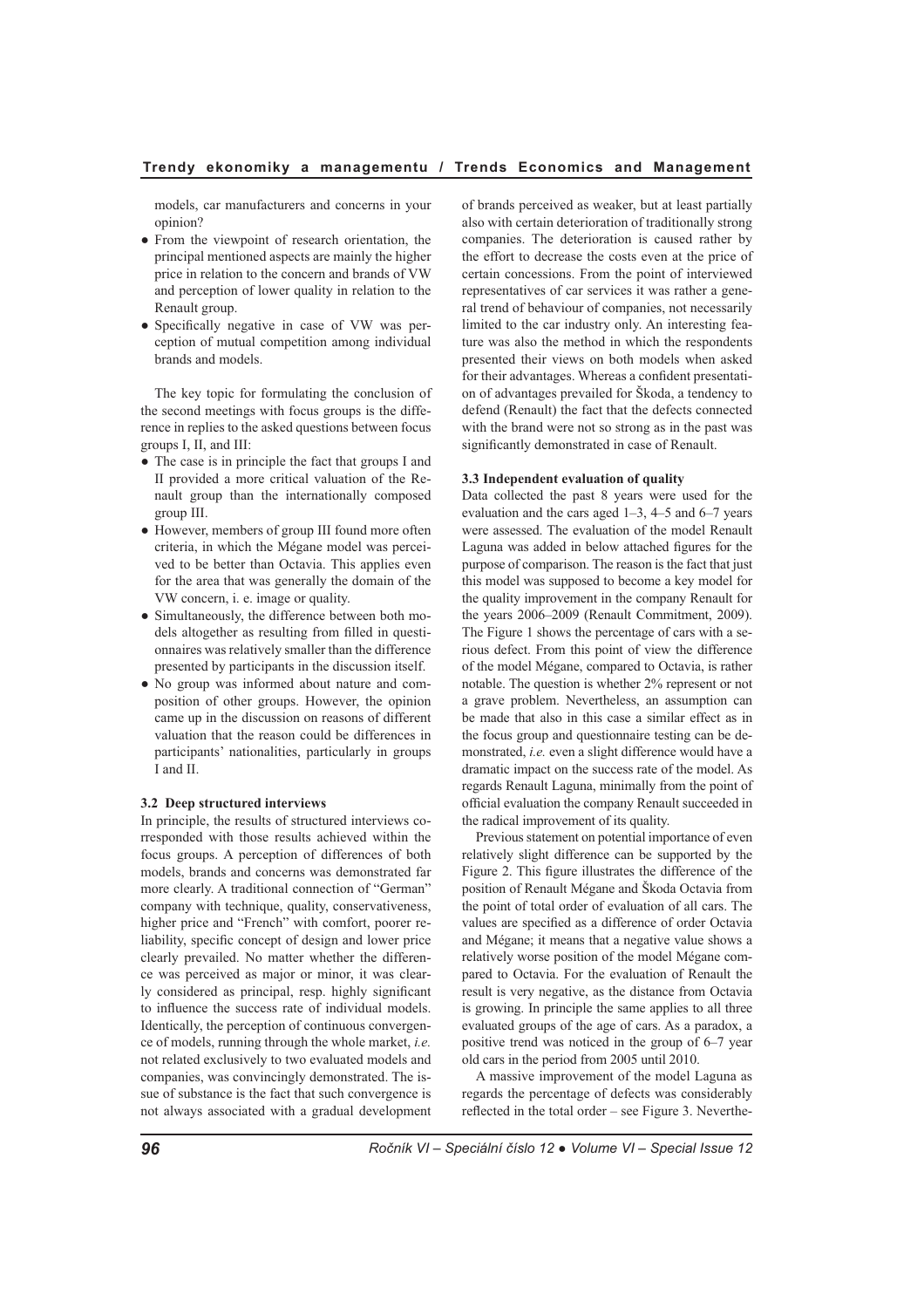**Trendy ekonomiky a managementu / Trends Economics and Management**



*Figure 1. Percentage of cars with serious defect. Source: own on the base of TÜV data.*



*Figure 2. Difference of position of the model Renault Mégane compared to the model Škoda Octavia in TÜV evaluation. Source: own on the base of TÜV data.*



*Figure 3. Development of total order of model Renault Laguna in TÜV evaluation. Source: own on the base of TÜV data.*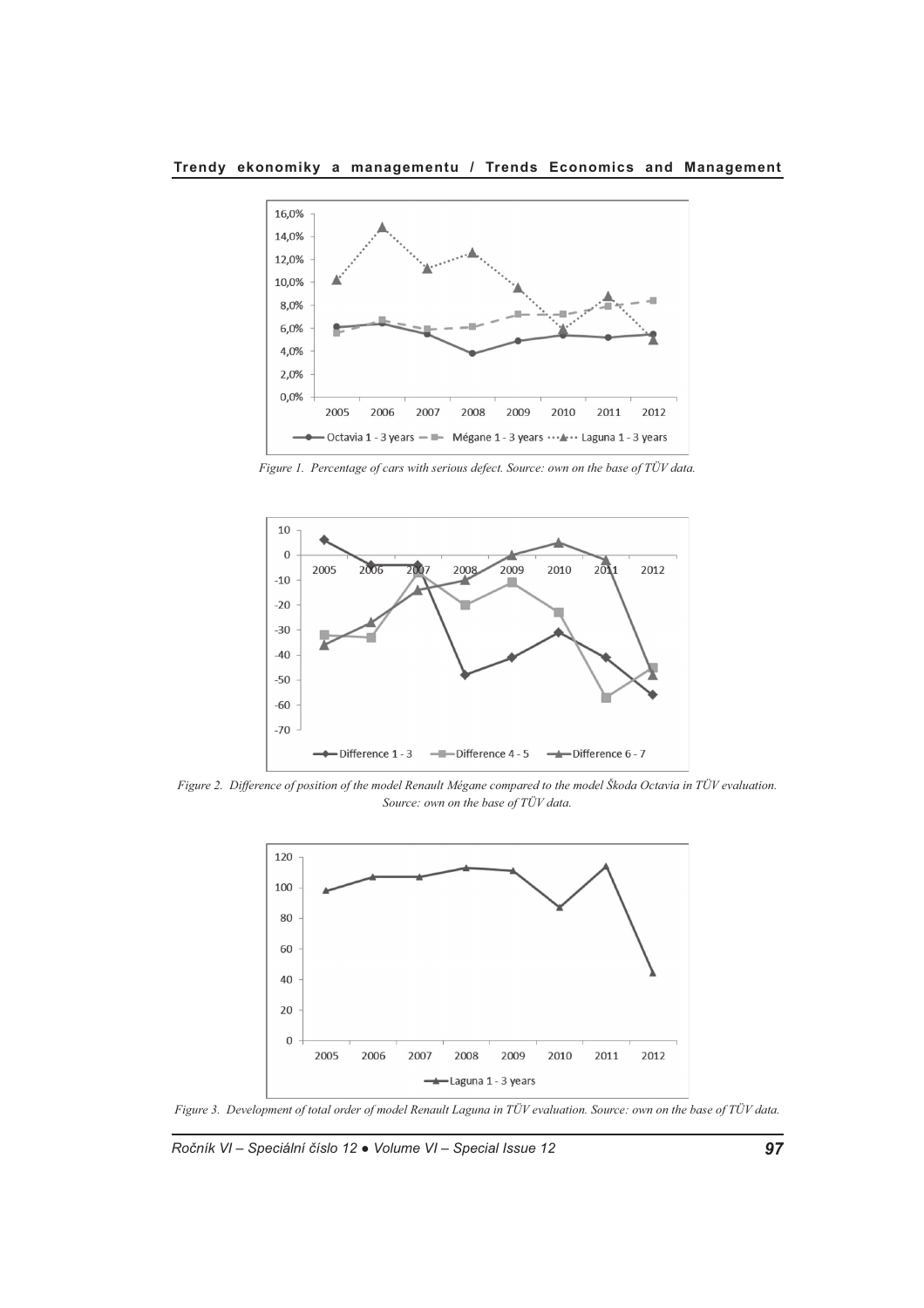less, the company was not able to reflect this improvement in the development of other models, in particular case model Mégane.

# **3.4 Questionnaire testing**

Studying the table, an obvious fact can be found out, *i.e.* the results are influenced by the individual nationalities of group members. A.m. fact was demonstrated in generally relatively more positive evaluation of the model Mégane. Of course, it is not surprising at all. Far more interesting is the fact that the difference between both models seems to be relatively slight. Should this fact be proved also in further stage of quantitative research, such a conclusion would be rather essential for the needs of image development with the application of cocreation. It shall indicate that in spite of the fact that the difference would be rather subtle from the point of customer, it would still be rather significant. This

| Table 3. Sample of results of questionnaire testing. |  |
|------------------------------------------------------|--|
|------------------------------------------------------|--|

|                                | Renault Mégane | Škoda Octavia<br>evaluation |        |                  |
|--------------------------------|----------------|-----------------------------|--------|------------------|
| Affiliation to group           | 57.8           | 49.9                        | 7.9    | D <sub>1</sub>   |
| Length                         | 57.7           | 55.5                        | 2.2    | D <sub>2</sub> a |
| Basic size of trunk            | 61.3           | 61.0                        | 0.3    | D2b              |
| Wheelbase                      | 63.5           | 54.5                        | 7.2    | D2c              |
| Space in back seats            | 64.6           | 57.4                        | 6.4    | D <sub>2d</sub>  |
| Family car                     | 75.6           | 73.8                        | 1.8    | D3a              |
| Car for<br>entertainment       | 44.3           | 46.4                        | $-2.1$ | D3b              |
| Second car for the<br>family   | 47.9           | 52.1                        | $-3.8$ | D3c              |
| The only car for the<br>family | 75.7           | 66.9                        | 14.6   | D3d              |
| Car for work                   | 51.6           | 53.1                        | $-1.5$ | D <sub>3</sub> e |
| City car                       | 53.8           | 56.7                        | $-2.9$ | D3f              |
| Price                          | 57.8           | 54.2                        | 3.6    | D4a              |
| Quality                        | 65.6           | 62.5                        | 3.1    | D4h              |
| Comfort                        | 64.3           | 60.2                        | 4.1    | D <sub>4c</sub>  |
| Use value                      | 62.1           | 61.8                        | 0.3    | D4d              |
| Driving qualities              | 61.9           | 58.8                        | 3.1    | D <sub>4e</sub>  |
| Reliability                    | 67.6           | 64.6                        | 2.7    | D <sub>4f</sub>  |
| Representativeness             | 65.4           | 66.7                        | $-1.1$ | D <sub>4g</sub>  |
| Image attractiveness           | 65.3           | 56.3                        | 9.0    | D <sub>4</sub> h |
| Price/performance<br>ratio     | 60.6           | 61.8                        | $-1.2$ | D4i              |
|                                |                | $S_{OMPO}$ Own rocults      |        |                  |

*Source: Own results.*

fact is even more significant based on the fact that it was demonstrated both in the evaluation of factually non-measurable criteria – D1, D3i-n and D4 i-n – and that which can be factually measured  $- D2$  i-n. The result of above mentioned deep interviews with the representatives of service companies supports the idea of proving of this fact.

#### **3.5 Description of the model**

The starting premise of inter-connecting the image, competition and co-creation element relies on the combination of the following basic points:

- It is necessary to examine the perception of the relation product – model, company – brand and corporation – concern due to the need to develop strategic competitiveness on the company competition level as well as on the product competition level.
- If the pre-requisite is correct that the above mentioned relation is important, it is necessary to work with the corporate image level, the brand image, the product image and – last, but not least – with their mutual relations, when working on image development.
- The co-creation conception presumes participation of the customer in the value formation process. If image is a part of this value, then his participation is important on all image levels and all competition levels. One can assume, to some extent, that this importance plays its role without respect to whether the company works in a goal-oriented way with co-creation or not.

It is evident from the viewpoint of defining parameters of a model describing the brand image development from the co-creation conception viewpoint in relation to various competition levels that this attitude should have three basic carrying aspects:

- segment of the strategic level,
- segment of the image type,
- segment of the competition nature.

In principle, the segment of the strategic concept level specifies strategy levels in compliance with the generally accepted demarcation of corporate and business strategy. In the given case, the corporate level corresponds to the corporation and/or group roofing individual brands. These are then primarily related to business strategy. Thus, the product level can be partially connected to the level of functional strategies and/or with the marketing mix of individual products. In some measure, car producers of the range Volkswagen Group or Renault Group represent a classical example of the hierarchy of strategy with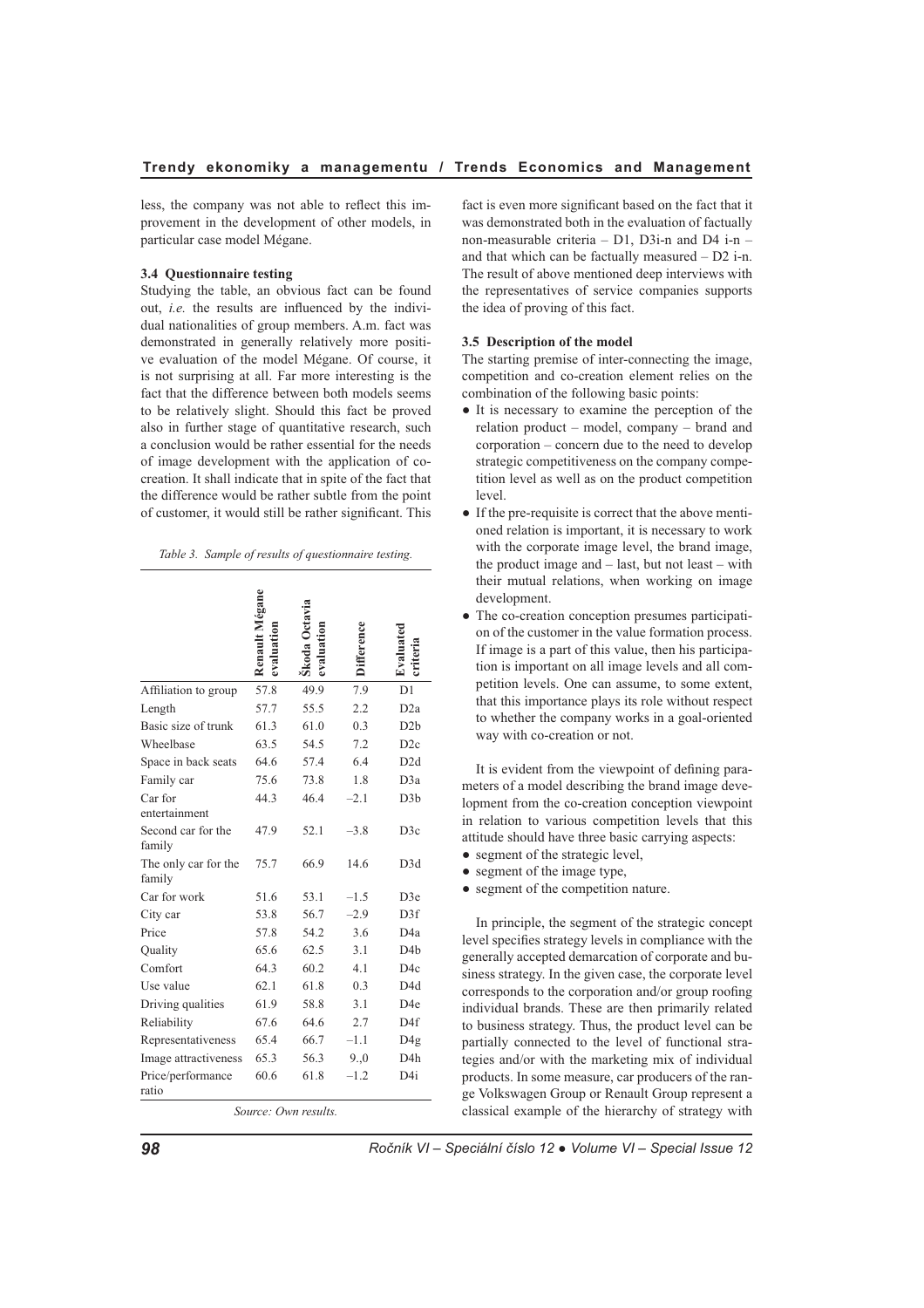**Trendy ekonomiky a managementu / Trends Economics and Management**



*Figure 4. Model of strategic co-creation of brand image across various levels of competition. Source: Own results.*

all its advantages and disadvantages. In spite of the fact that models of strategy applied by both companies are in principle very similar, their formal comparison shows a considerable difference in their efficiency. The setting of the significance of individual brands within the business concern, management of their co-operation or certain coordination of their competitive relations establish absolutely different conditions in both companies from the point of cocreation of image.

The competition nature segment must include two partial views – one is distinguishing the competition at the product and the company levels. The other uses substitution interpretation of competition. The problem of the first view is the fact that it is necessary to distinguish between the company as a brand and the company as a corporation. The stronger the position of the corporation, resp. its brands or products, is, or the stronger their mutual link must be developed, the more considerable impact to the image has the perception of inter-product and intercompany competition. This is an enormous problem from the point of co-creation. The identification of customer with factual product or particular brand is far easier than with corporation as such. Whereas a customer can perceive his link to a product as very positive, the link to corporation frequently evokes negative feelings. Application of the substitution interpretation has also certain pitfalls. Its primary orientation could be related more closely to the question where customers transfer their incomes, but it can be assumed that relation to the image element will be more important. Unclearness is related to the

brand competition expression from the terminology viewpoint where rather comparable products are meant. The applied terminology in the image area connects this expression rather with the business strategy level, whereas the product image rather corresponds to the given competition level. Also other two competition levels, industry and service, have an unequivocal meaning. The question remains how to include image into complex development. One of the possibilities is to perceive the product image relation in broader context as it can be assumed that purchase of a particular product – model can be related to its particular image, but also to image in the scope of the given industry and image from the viewpoint of fulfilling customer's needs. An alternative could be perception of image only on the product "category" level in the sense of the product type of nature of its use. Another problem is caused by the fact that the individual levels of image does not correspond optimally with levels of competition, but their mutual influence goes beyond these levels; in other words, they are demonstrated crosswise the perception of levels of competition. Therefore, a clear identification of the image, necessary for success in the particular level of competition, is somewhat difficult – see Table 4. It is connected with a rather diverse logic of the structuring of levels of competition and image. The identification of this interconnection is fundamental for the need of co-creation. The essence of problem is in the fact that the launch of a new product is primarily associated with a brand level of competition and corresponding level of product image. However, its success is naturally also influenced both by brand image and company image. If required success of a product exceeds the level specified by brand competition and impacts somehow *e.g.* industry competition, then the significance of necessary image can shift fundamentally from product to the level brand or company. A sensitive question is also the level of category image, which can be perceived in at least two different ways

*Table 4. Problematic searching for the links between image and competition level.*

| Level of image | Links                         | Level of<br>competition |
|----------------|-------------------------------|-------------------------|
| Company        |                               | Race                    |
| <b>Brand</b>   | Mutual links<br>between image | Service                 |
| Product        | level and                     | Industry                |
| Category       | competition level             | Brand                   |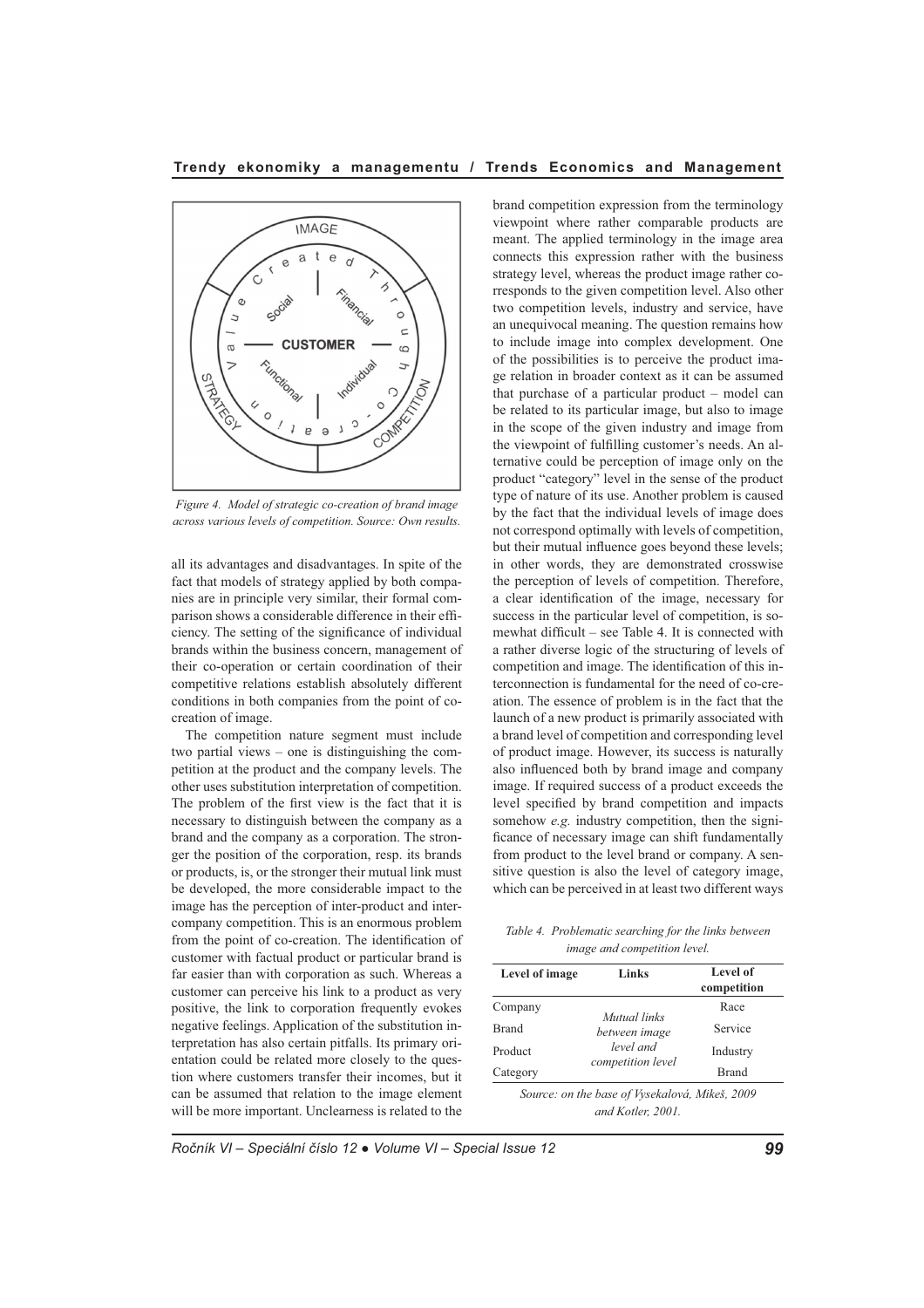for the needs of co-creation. In the particular case the first approach is generally associated with the car as such, whereas the second one works with the perception of the individual classes, to which the models in the market are usually classified according to their formal properties.

The image type segment specifies the nature of image, the organisation works with. In the given moment one can assume that at least three levels should be distinguished – corporate image, brand image and image of the given product. The corporate image is connected to the corporation – group in the examined area. This level can be probably described only with several problems so that its perception will be rather broad. In spite of this, it is probably a very important factor. The brand image corresponds to the traditional understanding of this expression. The product image is related to perception of the particular model, in this case Škoda Octavia and Renault Mégane. This determination alone can be applied rather easily. Nevertheless, the serious problem is in successive actual finding of the method of co-creation of the individual parts of the value. Despite the fact that the perception of customer is significantly influenced by the activity of companies, a fundamental part of the image is situated – to a great extent – outside the scope of traditionally understood marketing tools. The problem is the fact that in case of cars the formation of functional value is closely connected with the company as such. It is a domain of development, technical innovations, production etc. The search for space for the involvement of customer in this area is difficult, and in the best case is limited to the development of various forms of feedback. Nevertheless, if such links do not work, then it is highly probable that the effort for the involvement in the social or individual fields (where the potential for co-operation is perhaps the greatest) would not work either. In this respect the financial value represents a certain scale, reflecting the success rate of the formation of remaining levels of the value.

## **4. Discussion**

If we apply the conception to particular models examined in the scope of the focus group, we can unequivocally say that car manufacturers should primarily focus on the product level, its image and competition between products. They should make efforts oriented on support of individually models as products acting independently in the market. The affiliation to a concern should, if the concern image is not perceived positively, be only secondary. However, the fact that the group image is felt negatively should be alarming for the given car manufacturer and its efforts should be directed also on support of image improvement across the geographic location of the target segments. The connection of a strong concern background, its brands and individual models creates space for product competition itself (car models) that will not be influenced by their affiliation to the given concern in the market or will be influenced positively.

These results will be subject to further examination. The examination procedure of the defined areas will proceed on three basic levels. The first topic is behaviour of the companies themselves. First the matter is, how companies themselves feel and use the connection of the areas of strategy, image and competition perception. Qualitative and quantitative attitudes enable better specification of these relations. Another area is related to further research among customers. The questionnaire used for questioning in the scope of the pilot qualitative research part proved to be applicable for further quantitative research. Further research shall focus on whether the described differences have a fundamental importance and how they are related *e.g.* to age, nationality or experience of the customer. The third area to be specified in deeper detail for final definition of the given model is influence of external factors. Here, the success-ability conception with its interpretation of the competition space will be used. This covers searching for competitive relations and chains defining linkage of the factors of general and industry environment and their influence on strategic behaviours of companies. So perceived factors can influence the setting and importance of model parameters on the theoretical as well as on the application level in a fundamental way.

Seven pre-requisites have been defined based on the qualitative examination to be examined in deeper detail in the scope of focusing on the car industry:

- Important differences in the brand image perception exist in relation to a particular product based on the concern influence and the customer nature.
- Customers perceive real quality of the product and the product image and or various image levels in a different way. This is based on internal elements of the presented model as well as on external influences.
- We can identify external influences covering the general and industry environment as well as individual factor relations, if any that influence successful participation of the customer in the brand image formation process in a fundamental way.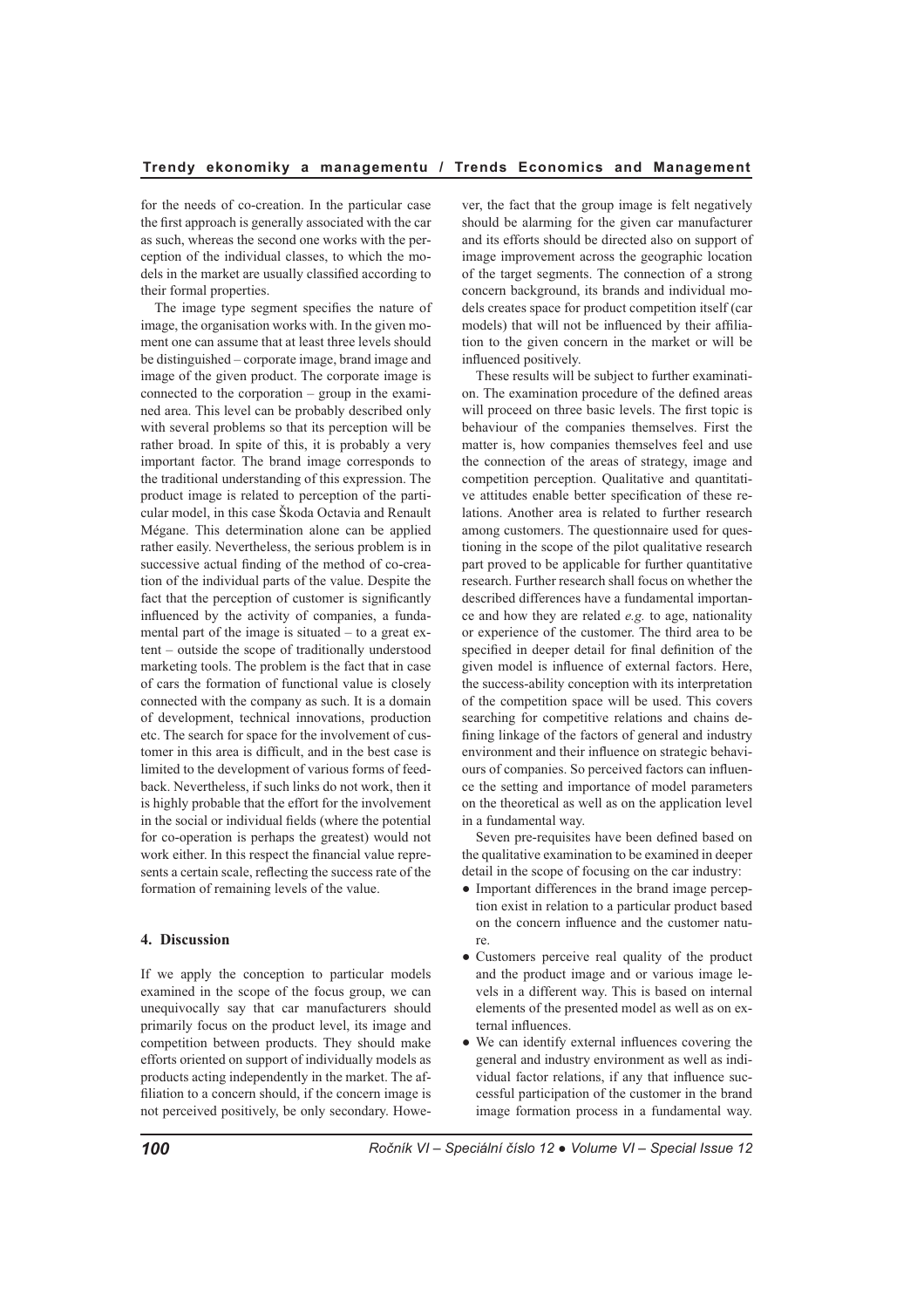Their influence is problematic particularly with respect to the fact that it is outside the "control" by companies.

- The need to develop image in a complex way through individual strategy level is related to the growth of industry competition influence compared to brand competition. This is related also to the growing lack of structuredness in markets connected – among others – to the growing strength of untraditional competitors.
- The key role in co-creation of brand image in the given industry is played particularly by individual and social value compared not only to the financial, but also to the functional value.
- Various scenarios operating with individual parts of the co-creation of brand image model related to strategy of individual companies can be found in behaviour of various car manufacturers.
- Focus of co-creation of brand image primarily to the product area leads rather to short-term effects that do not result in a sustainable advantage even in case of temporarily pronounced effect.

# **Conclusion**

The key idea of co-creation is a different role of the customer in the value formation process. It can be defined as a suppression of the position of a mere consumer of the created value, offered to buyers by the company. The customer is not an external factor influencing the image development, but is perceived as a part of the whole conception. However, this formally simple specification has many substantial impacts both on practice and theory. Image, *i.e.* customer's perception of the product, brand or whole company considerably influences his/her decision to buy the given product or the competitive one. The goal of this contribution was to summarize basic pre-requisites resulting from the executed quality examination through the focus group and case methods in the area of car industry. Particularly it dealt with perception of the models Škoda Octavia and Renault Mégane by various groups of consumers.

# **References**

Aaltonen, H. (2010). *Co-creation of Value in Advertising. An Interpretive Study from the Consumers' Perspectiv*e. Jyväskylä, 186 p. Academic dissertation. University of Jyväskylä.

Burnaz, E., Bilgin, P. (2011). Consumer evaluations on brand extensions: B2B brands extended into B2C markets.

The examination revealed some substantial facts influencing the purchase decision of the consumer and competition between the above mentioned companies. These facts include particularly different quality perception of both models in various groups of respondents in dependence on customer's nature and factors that cannot be directly influenced by the company as such.

The whole conception was described with respect to the use of co-creation, *i.e.* engagement of the customer into formation of the company, product or brand image. The use of this concept is necessary in the car industry and companies should work with it when creating their image as it depends above all on the effect of those factors not belonging to the competence of the company. It is necessary to free oneself of the traditional conception when car manufacturers bring the customer already a "completed" value, and to find a new way of image formation. The car manufacturers should do it due to many reasons. The market saturation and the need to find new ways how to convince the customer about his/ her need to buy a new car form a sphere of requirements that should be taken into consideration by companies: to offer high quality – to build a quality-based image – to produce really cars with higher quality – to innovate – to sell the new model to the customer in the shortest possible time after the previous purchase. If the company succeeds to engage the customer as a partner into solving this sphere, a completely new conception of value formation could be generated. However, the need to solve this problem does not concern only the car industry, but it must surface at least in all innovative industries in an analogical way.

#### **Acknowledgements**

This article submits the result of the project "Analysis of Approaches to Reach the Synergic Effects in Management and Marketing with the Emphasis on the Efficiency and Corporate Social Responsibility".

*Journal of Product & Brand Management*, 20(4), 256 – 267. Retrieved from <http://www.emeraldinsight.com/ journals.htm?issn=1061-0421&volume=20&issue=4&arti cleid=1939436&show =html&>

Chang, W-L., Chang, K-Ch. (2012). Estimating the value of corporate co-branding synergies. *Kybernetes*, 41(1/2),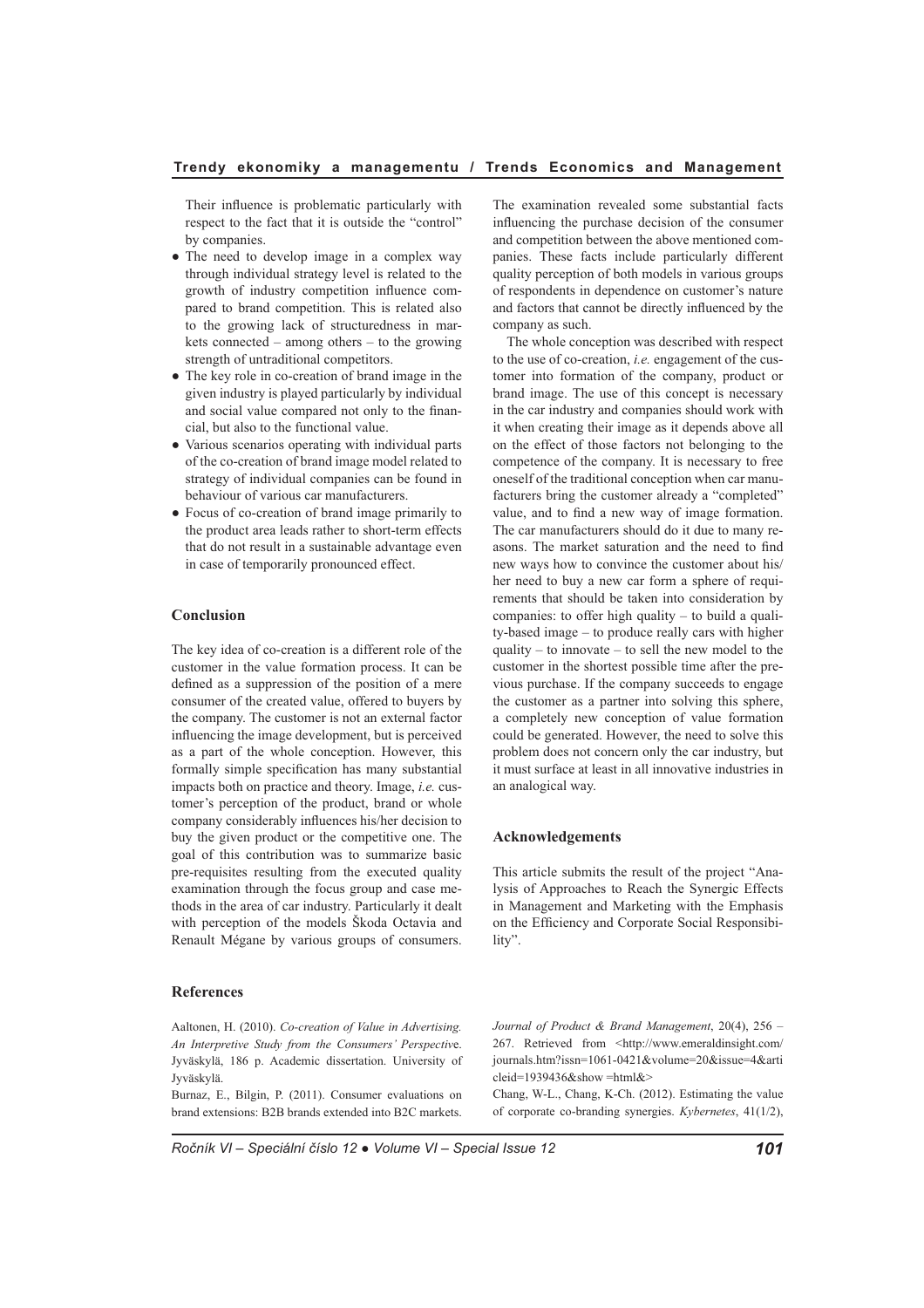239–253. Retrieved from <http://www.emeraldinsight. com/journals.htm?issn=0368-492X&volume=41&issue=1 /2&articleid=17026205&show =html>

Connor, T. (2003). Managing for competitiveness: a proposed model for managerial focus. *Strategic Change*, 12(4), 195–207. Retrieved from <http://proquest.umi. com/pqdweb?did=372772251& sid=22&Fmt=2&clientId =45139&RQT=309&VNa me=PQD>

Donnelly, J. H. Jr., Gibson, J. L., Ivancevich, J. M. (1997). *Management*. 1. ed. Prague: Grada Publishing. 821 p. Translated from: Fundamentals of Management.

Drucker, P. F. (2000). *Výzvy managementu pro 21. století*. 1. ed. Prague: Management Press. 187 p. Translated from: Management Challenges for the 21<sup>st</sup> Century.

Hakala, U., Lätti, S., Sandberg, B. (2011). Operationalising brand heritage and cultural heritage. *Journal of Product & Brand Management*, 20(6), 447–456. Retrieved from <http:// www.emeraldinsight.com/journals.htm?issn= 1061-0421& volume=20&issue=6&articleid=1954141&show =html>.

Hennigs, N., Wiedmann, K. P., Klarmann, Ch. (2012). Luxury Brands in the Digital Age: Exclusivity versus Ubiquity. *Marketing Review St. Gallen: die neue Thexis-Marketingfachzeitschrift für Theorie und Praxis / Universität St. Gallen*. Wiesbaden: Springer Gabler, 29(1), 30–35.

Kaden, R. J., Linda, G., Levinson, J. C. (2009). *More guerrilla marketing research*. 1. ed. London, Philadelphia: Kogan Page Ltd. X. 349 p.

Kaňovská, L., Tomášková, E. (2012). Orientace na konkurenci u hi-tech podniků. *Trendy ekonomiky a managementu*, VI(10), 45–53.

Klein, J. (2002). Beyond Competitive Advantage. *Strategic Chage*, 11(6), 317–327. Retrieved from <http:// proquest.umi.com/pqdweb?did=322754661&sid=37& Fmt=2&clientId= 45139&RQT=309&VName=PQD>

Kotler, P. (2001). *Marketing Management*. 10. ed. Prague: Grada Publishing. 720 p.

Liu, X., Hu, M. Y. (2011).Umbrella brand price premiums: effects of compatibility, similarity, and portfolio size. *Journal of Product & Brand Management*, 20(1), 58–64. Retrieved from <http://www.emeraldinsight.com/journals. htm?issn=1061-0421&volume=20&issue=1&articleid=19 11651&show =html>

Mráček, P., Mucha, M. (2011). Advergaming: Application of knowledgein the process of the competitive advantage improvement. *Trendy ekonomiky a managementu*, V(8), 139–147.

Porter, M. E. (2004). *Competitive Strategy*. First Free Press Export Edition: Free Press. 396 p.

Prahalad, C. K., Ramaswamy, V. (2005). *Budoucnost konkurence: Spoluvytváření jedinečné hodnoty zákazníkem*. Praha: Management Press, 280 p.

Přibová, M., Tesar, G. *et al.* (2003). *Strategické řízení značky. Případové studie*. 1. ed. Prague: Professional Publishing, 250 p.

Renault Commitment (2009). Justgoodcars.com. Retrieved from <http://www.justgoodcars.com/64/news-article/ renault/renault-commitment-2009.html>

Rindell, A., Strandvik, T. (2009).Corporate brand evolution: corporate brand images evolving in consumers' everyday life. *European Business Review*, 22(3), 276–286.

Simová, J. (2007). Koncepce a atributy hodnoty zákazníka v oblasti služeb. *Marketing a komunikace*. 2007. [cit 2011-12-05] Retrieved from <http://www.mandk.cz/view. php?cisloclanku= 2007100019>

Small, M. H., Yasin, M. M., Alavi, J. (2011). Assessing the implementation and effectiveness of process management initiatives at technologically consistent firms. *Business Process Management Journal*, 17(1), 6–20. Retrieved from <http://www.emeraldinsight.com/journals.htm?issn =1463-7154&volume=17&issue=1&articleid=1906070& show =html>

TÜV report 2012 – spolehlivost automobilů. Kurzy. cz. Retrieved form <http://www.kurzy.cz/tuv-testyspolehlivosti-automobilu/default.asp?SEO=&YYYY =2012&IDC=2&a\_test\_submit=Zobraz>.

Vysekalová, J., Mikeš, J. (2009). *Image a firemní identita*. 1. ed. Prague: Grada Publishing, a.s., 192 p.

Wiedmann, K. P., Hennigs N., Siebels, A. (2007). Measuring Consumers' Luxury Value Perception: A Cross-Cultural Framework. *Academy of Marketing Science review*. [online]. Academy of Marketing Science, 2007, 11(7). Retrieved from <http://www.amsreview.org/articles/ wiedmann07-2007.pdf>

Woodside, A. G. (2010). *Case study research: Theory. Methods. Practise*. 1. ed.: Emeral Group Publishing Ltd. XIV, 440 p.